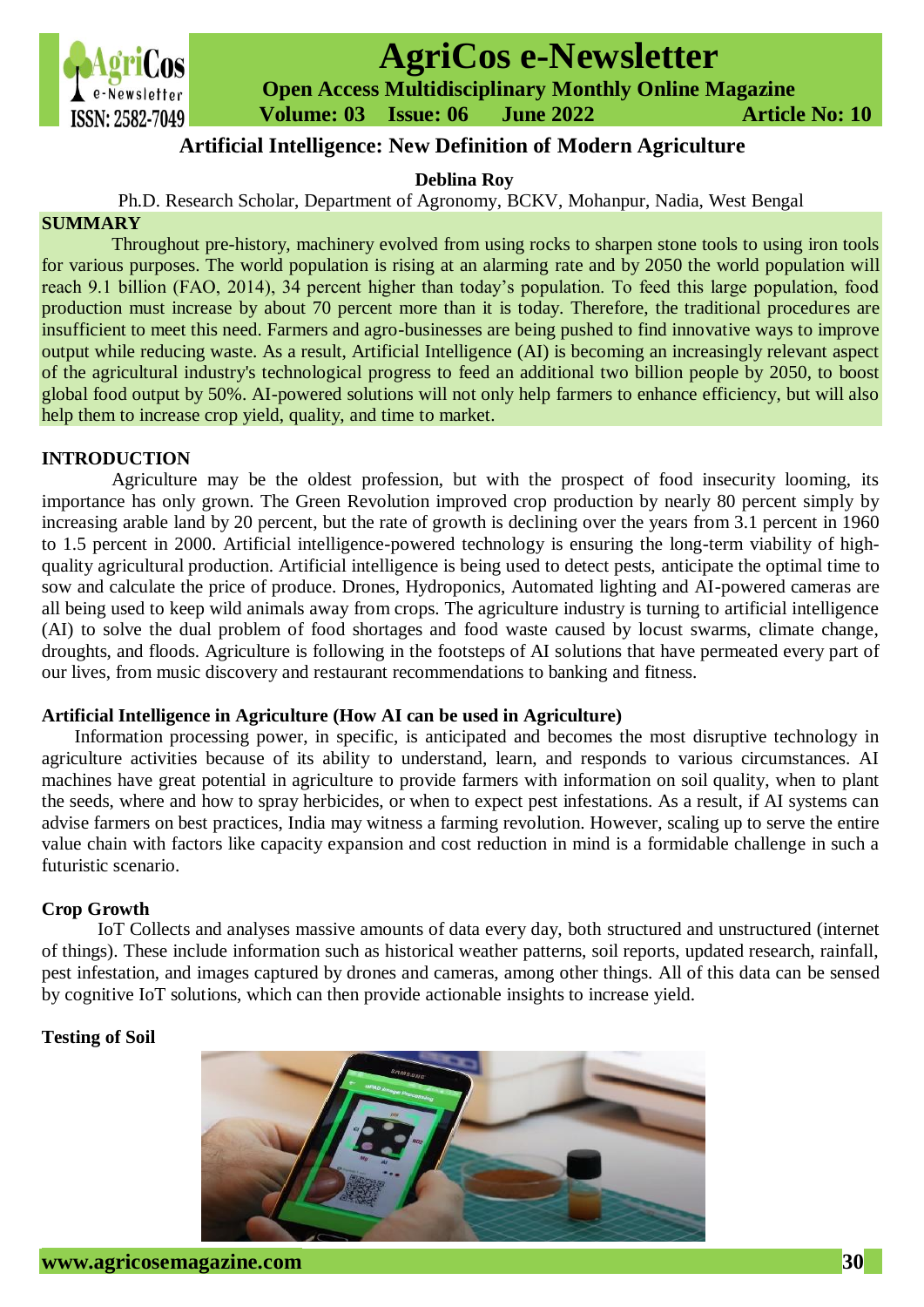# **AgriCos e-Newsletter (ISSN: 2582-7049) 03 (06) June 2022**

Proximity and Remote Sensing are two technologies that facilitate intelligent data fusion. Soil Testing is one application of this high-resolution data. While remote sensing necessitates the integration of sensors into airborne or satellite systems, proximity sensing necessitates sensors that are in direct contact with the ground or at a very close range. This aids in the classification of soils based on the soil beneath the surface in a specific location.



#### **Image-based Insight Generation**

Drone-based images can be useful for in-depth field analysis, crop monitoring, field scanning, and other tasks. They can be used in conjunction with computer vision technology and the Internet of Things to help farmers take quick decisions. These feeds can provide farmers with real-time weather alerts.

#### **Disease Detection and Diagnosis**

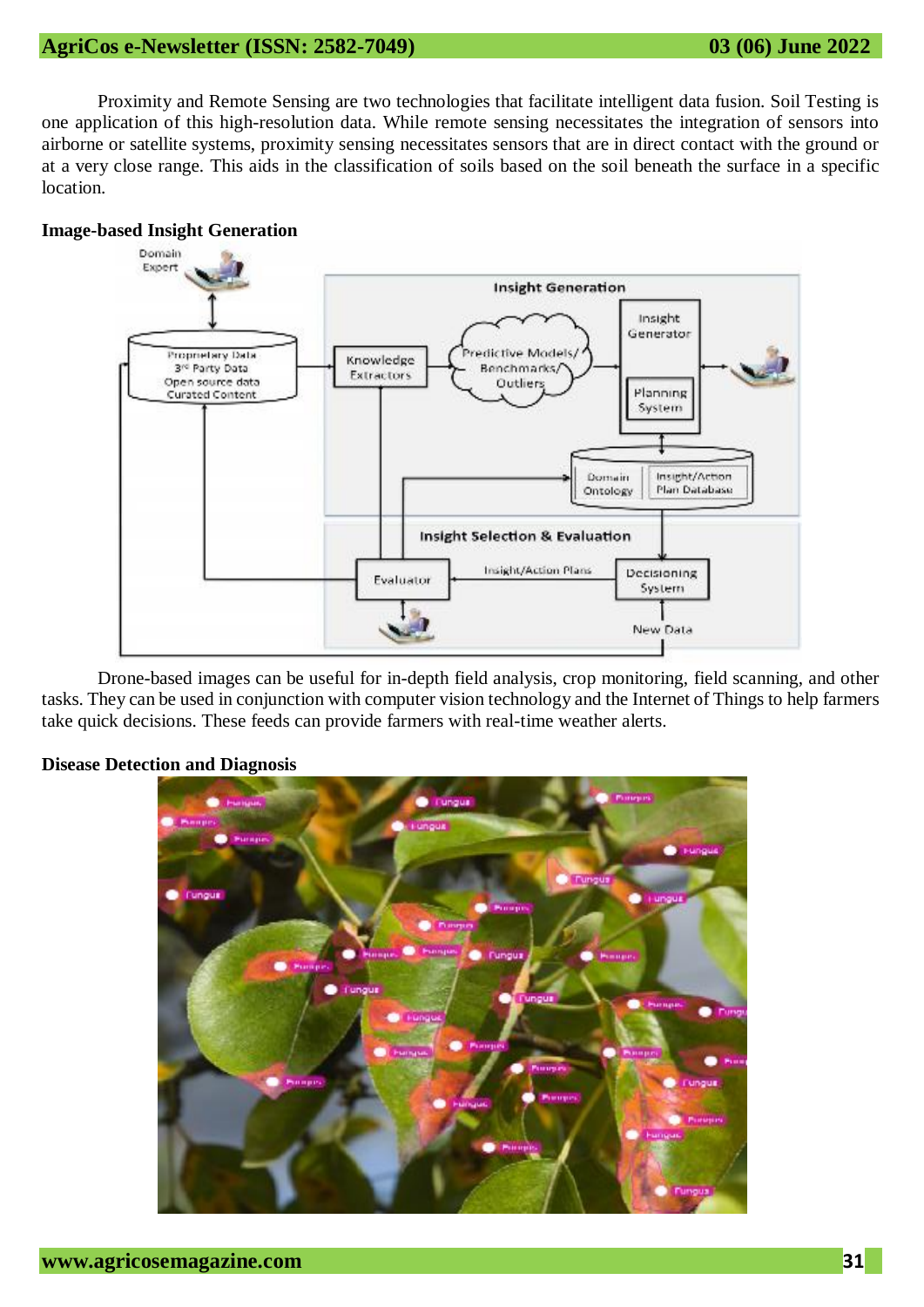Computer Vision Technology is used to capture images of various crops under white and/or UV light. Farmers can then sort the produce into stacks before delivering it to the market. The foliar images are segmented into areas for further diagnosis after pre-processing. A technique like this would allow pests to be identified more clearly.

#### **Agri Product Marketing**

Cognitive computing makes recommendations to farmers on the most efficient choice of crops and seeds. This is based on multiple variables such as soil conditions, weather forecast, type of seeds, and infestation around a particular location. The advice in this instance focuses on the farm's needs, local conditions, and previous successes. Artificial intelligence can also consider a wide range of factors such as market trends, prices, and consumer needs.

#### **Spraying of Pesticides and Herbicides**

A weed detection and targeting AI system can help to determine the proper herbicide to use in a specific area. This minimizes the need for herbicides and saves money. Many technology firms have created robots that are using computer vision and artificial intelligence to monitor and precisely spray weeds. These robots are capable of eliminating 80 percent of the volume of chemical compounds normally sprayed on crops and limiting herbicide expenditure by 90 percent. These can drastically reduce the number of chemicals used in the fields, improving the quality of agricultural produce while also reducing costs.

#### **Tackling the Labours Shortage**

Robotic machines capable of bulk harvesting with greater accuracy and speed are responsible for supplying products to your kitchen table. These machines increase yields and reduce waste from crops remaining in the field.

#### **Application of Artificial Intelligence (AI) in Agriculture Automated Irrigation System**



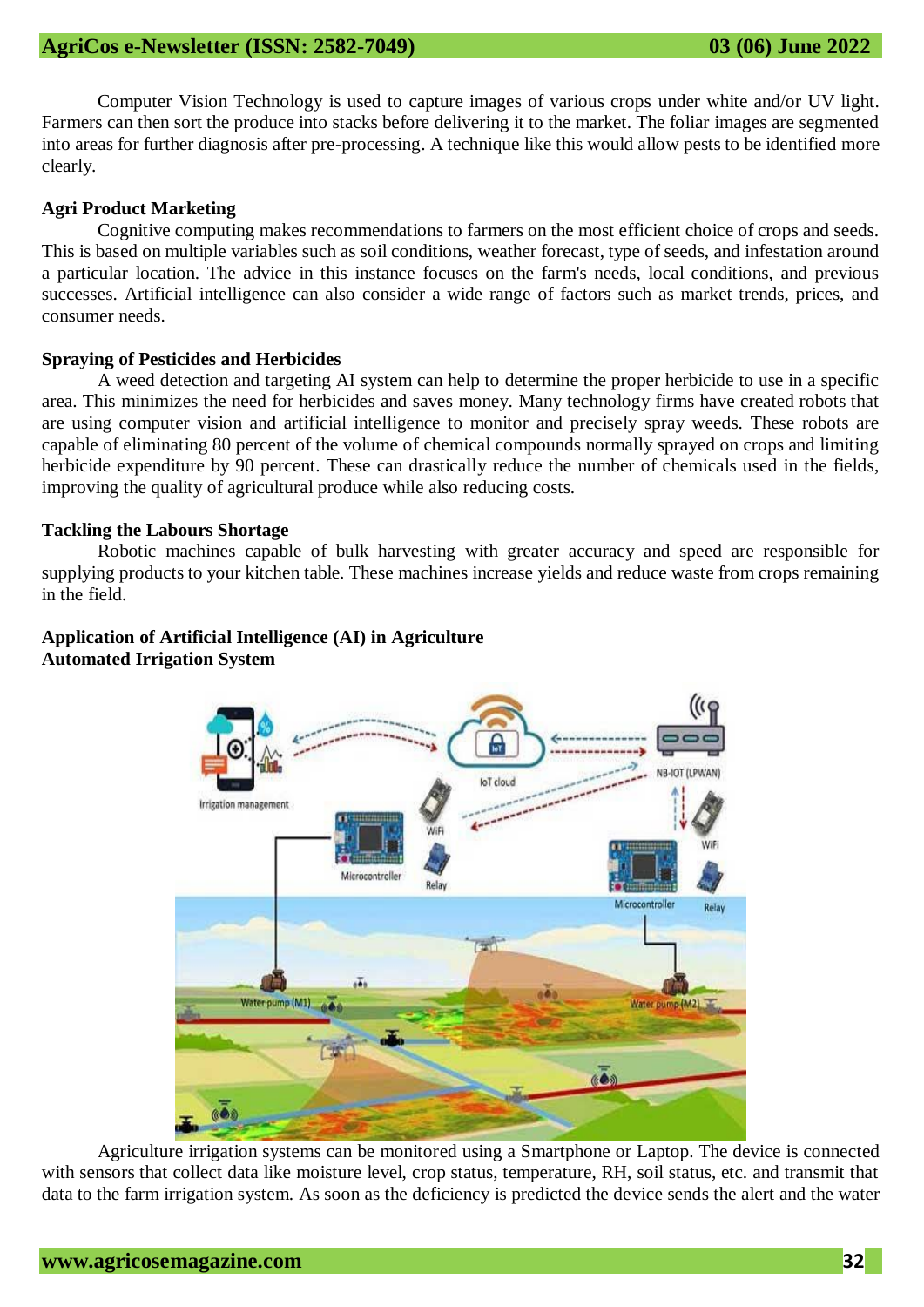sprinkler is turned on. This helps to facilitate irrigation scheduling and improve water use efficiency. The system also notifies the farmer when watering commences and ends and sends error alerts. If there is a technical issue, the system should be able to detect abnormalities in the irrigation flow and immediately alert the farmer.

#### **TADD (Trainable Anomaly Detection and Diagnosis) System**



Sorting potatoes is challenging and time-consuming. The Trainable Anomaly Detection and Diagnosis System can detect, identify, and quantify many of the common blemishes affecting potatoes (Pang *et al*., 2021). TADD is currently only a vision system, but even spotting an off-color spud is more difficult than it appears. When potatoes are exposed to too much light, they turn green, but the greening of red potato varieties appears black.

#### **Drones for Spraying**



The device is far superior to manual spraying because it is much faster and ensures uniform pesticide spraying across the entire crop. As drones do not contact the soil, they can help to avoid crop damage caused by compaction.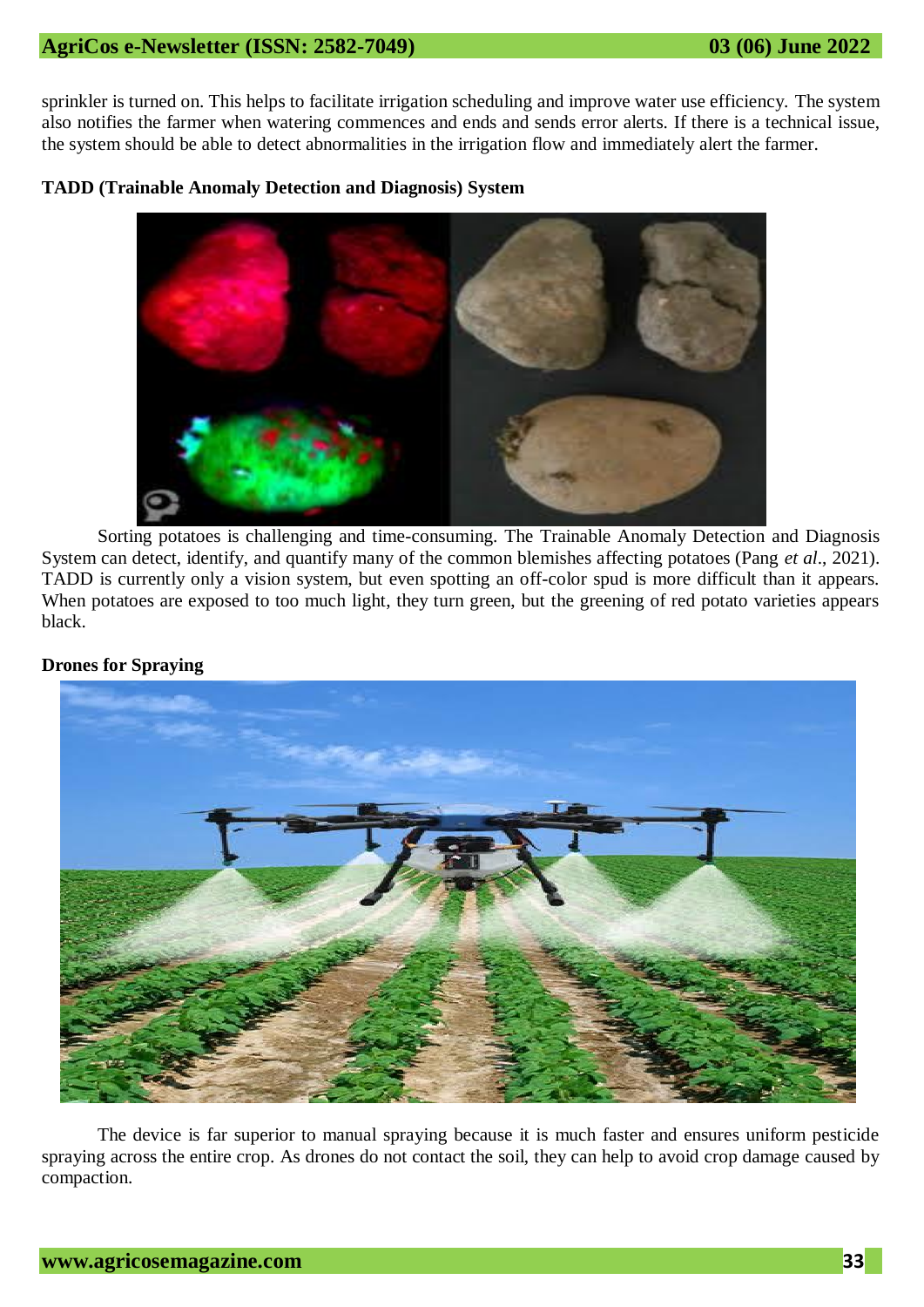# **AgriCos e-Newsletter (ISSN: 2582-7049) 03 (06) June 2022**

#### **Remote Sensing-based Crop Health Monitoring**



Remote sensing provides a tremendous opportunity to obtain a global synoptic view of the world organization. Since satellite data, numerous classes of selective information on available resources, such as soil humidity, soil use, and cover, crop natures and states, and soil type data, can be mined. In the future, remote sensing will provide frequent and low-cost information to allow, at the appropriate time, interference to aid in crop state recovery. Satellite structures provide permanent spatial and temporal records of the entire globe. Remote sensing indices derived from satellite imagery, such as the Normalized Difference Vegetation Index (NDVI), Land Surface Water Index (LSWI), Temperature Vegetation Dryness Index (TVDI), Soil Adjusted Vegetation Index (SAVI), Water Deficit Index (WDI), and others, are useful in determining crop development and/or soil humidity state (Wu *et al*., 2014).

#### **Decision Support System for Greenhouse Tomato Production**



The key parameters that affect the quality and quantity of tomatoes in the greenhouse are temperature and CO2. Studies have shown that warm temperatures at night improve tomato yield. The developed systems take into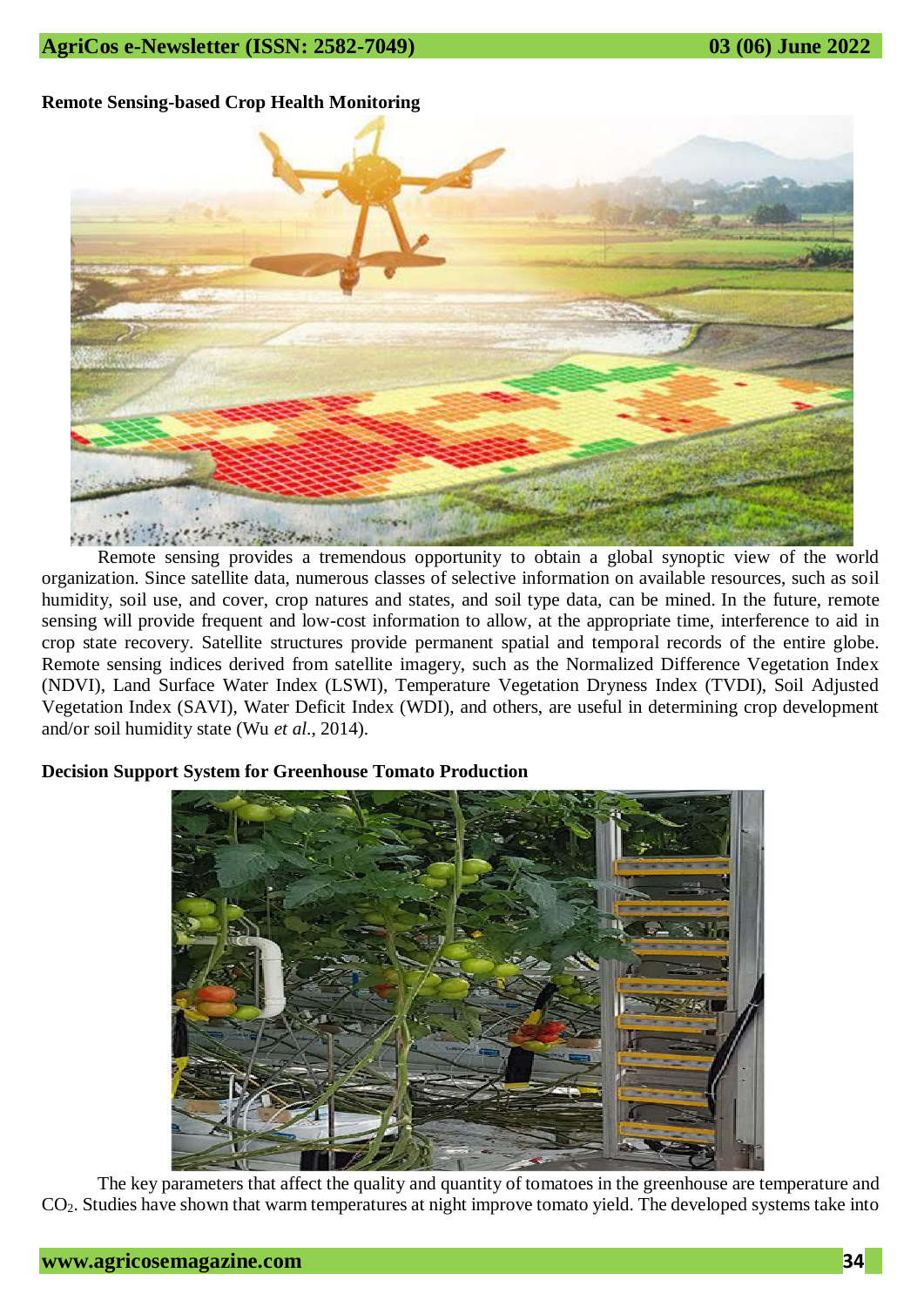#### **AgriCos e-Newsletter (ISSN: 2582-7049) 03 (06) June 2022**

account various growing conditions and plant development factors. Air temperature (day and night), fruit temperature, radiation, CO<sub>2</sub> concentration, fruit load, plant density, stress, and other environmental factors all have an impact on tomato plant growth and productivity. A decision support system adjusts the temperature dynamically during the ripening process to improve yield.



#### **Greenhouse Based Climate Controller with AI-based Techniques**

A greenhouse shields the crop from environmental factors such as rain, wind, cold temperatures, and pests. To create a favorable growing climate, a modern high-tech greenhouse is outfitted with active control of actuators (e.g., heating, lighting, irrigation). Of course, this comes at the expense of increased resource consumption (e.g., fuel, electricity, water). A grower decides on a climate and irrigation strategy and establishes the set points for all climate and irrigation parameters. Actuators are controlled by set points, and sensors provide feedback on measured data to the control loop. Algorithms for automated greenhouse climate control have already been developed for decades. Today's high-tech greenhouses are outfitted with process computers that can control greenhouse actuators based on set points that the grower manually sets.

#### **GIGAS (Guelph Intelligent Greenhouse Automated System**)

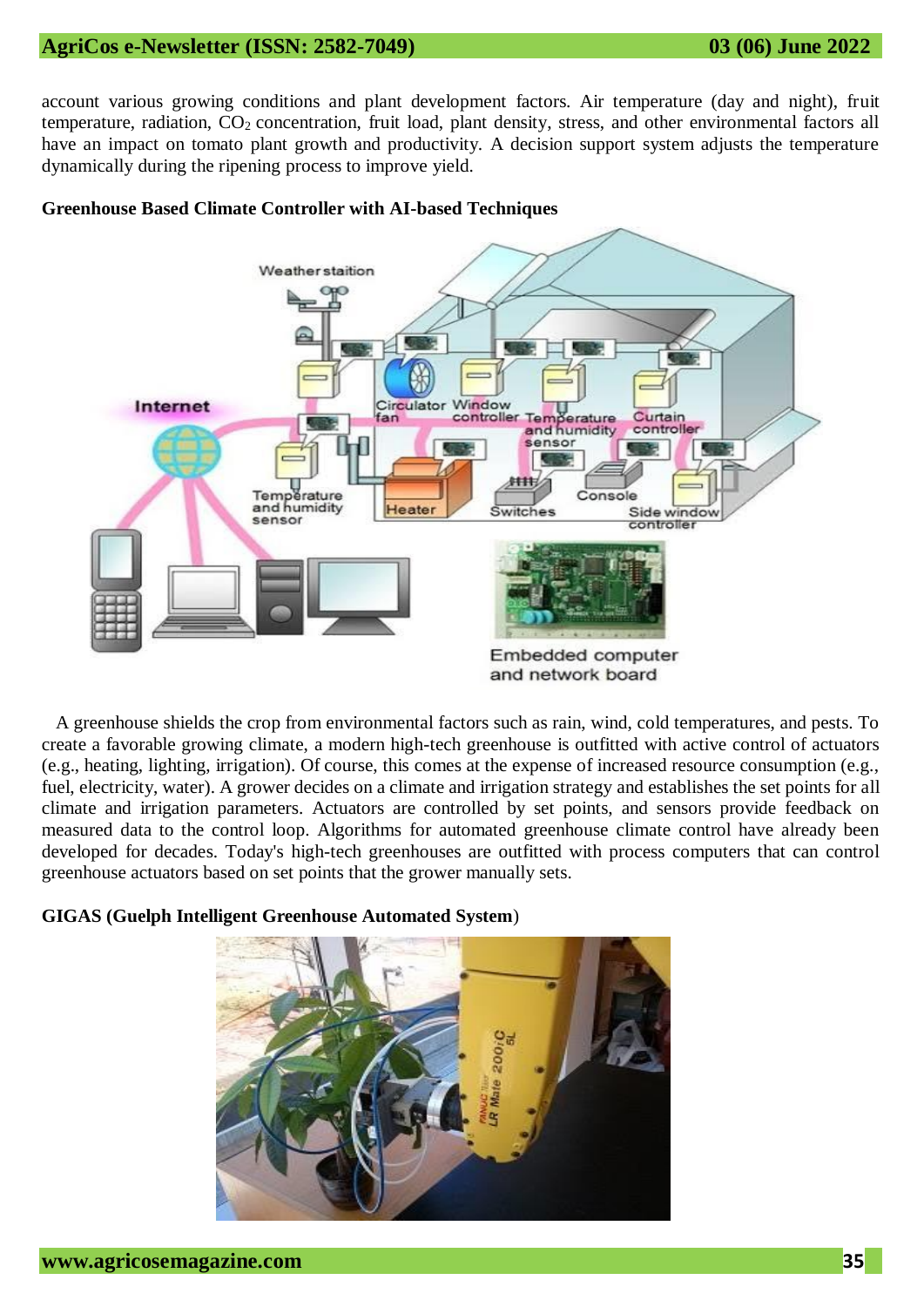The robotic arm was equipped with visioning technology that allowed it to identify ripe produce. It also had a special gripper that allowed it to pluck fruit from vines without damaging it. The robot can detect symptoms that humans cannot yet see (Moussa and Abdullah, 2012). However, it can scout constantly, whereas a grower may only visit every spot in a greenhouse once every week or two. While patrolling the greenhouse, the robot collects data and assesses whether a plant is growing well or getting enough water, for example. This is information that the grower can then use to optimize growing conditions at the plant level rather than the more traditional canopy level approach.

#### **Automated Tractor**



The tractors are coupled with some sensors, radar, and GIS systems and can be controlled through a controlling device. It can be used for tillage operations as well as for a few other operations in agriculture. With its automated capabilities, it is both efficient in precision agriculture and meets one of the challenges around labour shortages.

#### **Autonomous Early Warning System for Fruit Fly**